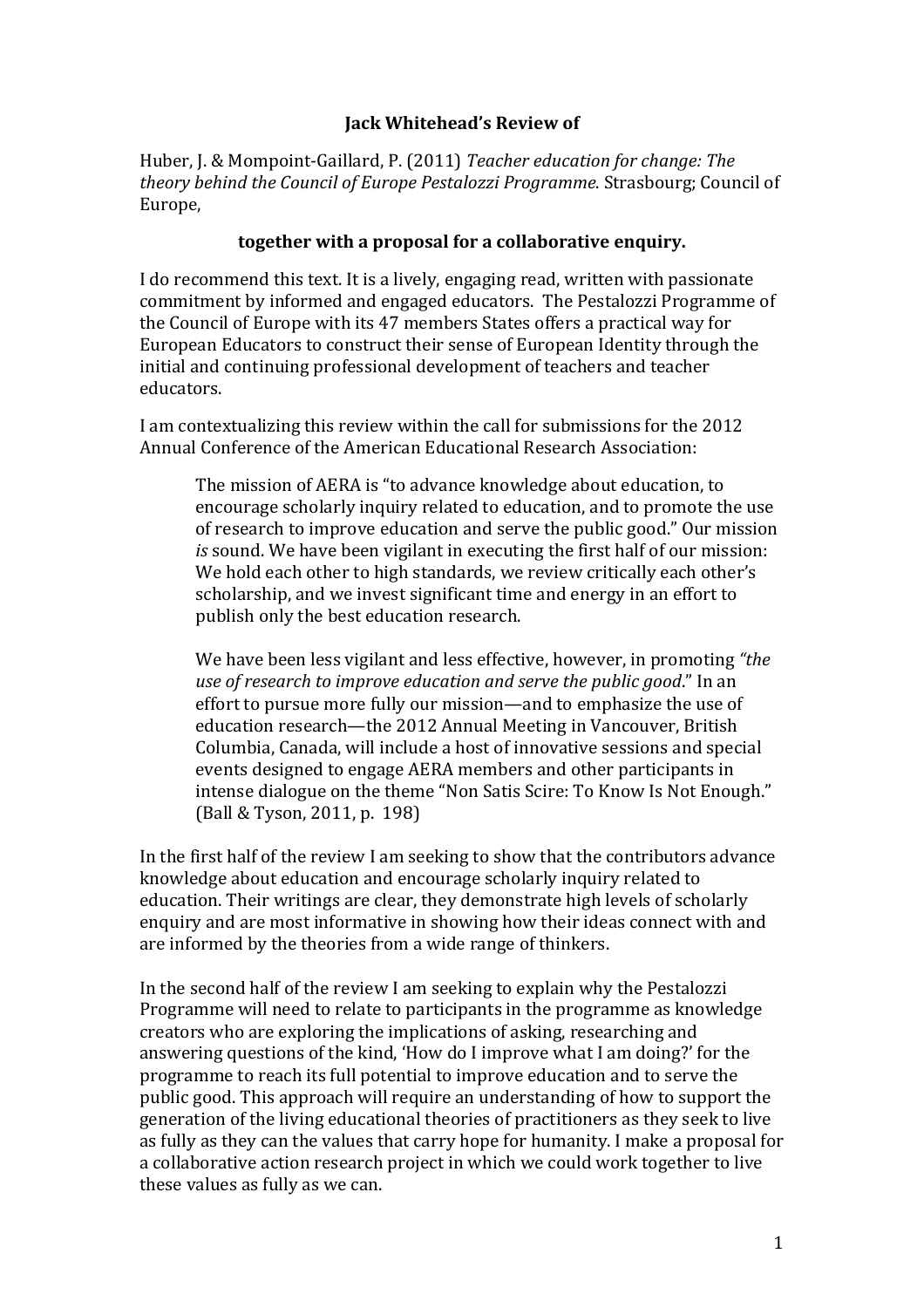In Chapter One on *Education and Society* Claudia Lenz describes the key role of education for sustainable democratic societies. Lenz focuses on social cohesion as an important condition for an inclusive democratic culture. She emphasizes the importance of offering a protected realm for encounter for the development of dialogue on cultural diversity and social justice:

*This'can'prevent'the'emergence'of'closed'group'identities,'and'rather'allows'* individuals to develop a multiple sense of belonging. Education, thus, can play an *important role in the process of sustainable change. The everyday practice of teaching'and'learning'can'provide'a'grassroots'dimension'to'democratic'decision' making…..* (p.23)

For Lenz the Pestalozzi Programme addresses teachers and teacher trainers as lifelong learners, offering them learning experiences which can enable them to guide students in their learning for sustainable democracies- or, following Hannah Arendt's thoughts, the work of Pestalozzi aims at the constant (re) construction of a world shared by equals  $(p.24)$ .

Arthur Ivatts writes about *Education vs. educations* with penetrating questions and responses to issues of competing education. He describes the third strand of the Pestalozzi Programme with the European modules which provide training opportunities for teacher trainers as 'multipliers' of key themes across members states. He also describes how these modules span key areas of knowledge. values, skills and understandings including: education for democratic citizenship and human rights; intercultural education; the teaching of history for sustainable democratic societies; linguistic and cultural diversity; media education and new media based on human rights; and prevention of crimes against humanity with additional seminar themes that have also included co-operative learning, the image of the other, and democratic school governance.

Pascale Mompoint-Gaillard considers *"Savoirs" and values vs. themes: transversal components of teaching for strengthening democratic societies.* I particularly like Mompoint-Gaillard's focus on values in supporting sustainable democratic societies. She emphasizes the importance of calling on the frames of values of individuals to raise awareness of and sensitivity to the issues of human rights, democracy and the rule of law. She also emphasizes the importance of values in designing teacher education programmes that support democratic societies.

#### Liutaras Degésys writes about *Education as liberation of the self: principles and concepts'of'learning'and'teaching'in'the'Pestalozzi'Programme*.!

Degésys identifies the 'free possession of the self' as one of the most important qualities in education. He believes that the Pestalozzi Programme will develop human universality with its emphasis on civic and intercultural education and valuing independent thinking, openness to change and freedom. (p.51) Degésys offers the profound insight that whatever the theory, *it has to consist of a self*development principle and as with any theory, it has to contain methods, a methodology, an organisational structure, criteria and principles of analysis of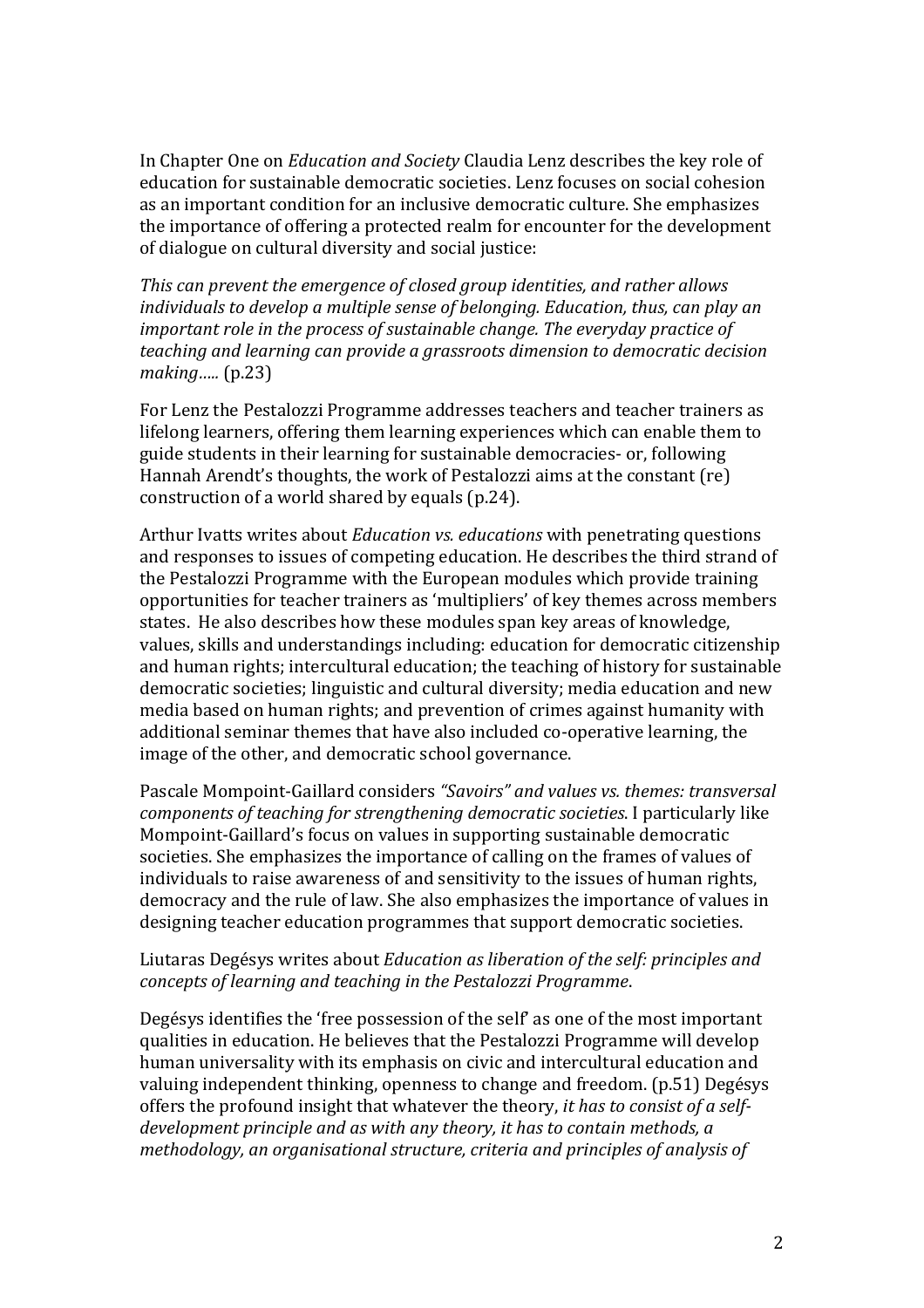## *their effectiveness, all of which should match the original principle of selfeducation.* (57)

In Chapter Two on *Rationale and foundations of the Pestalozzi Programme*, Danielle Leclercq considers *The pedagogical foundations of the Pestalozzi Programme*. I found Leclercq's chapter particularly informative as she draws attention to key ideas of Pestalozzi, Bachelard, Piaget, Vygotsky, Dewey and Wallon. This integration of the ideas of others in the Pestalozzi Programme is continued by Josef Huber and Salmoeja Bitieriute in their *Further food for pedagogical thought: influences and inspirations* where they add ideas from Montessori, Freinet, Maslow, Rogers, Freire and Schon.

Danielle Leclercq then considers *Getting people doing.... to get them thinking* and focuses on the promotion of intercultural understanding and a sustainable democratic society with the values and principles championed by the Council of Europe. She emphasizes the importance of creating a network of educational professionals to disseminate examples of practice that are contributing to real, lasting change in education in their own countries.  $(p. 77)$ 

The importance of networks is developed in Pascale Mompoint-Gaillard contribution in *Toward a community of practice: supporting the collaborative work.* She highlights the importance of focusing on practice in expanding the Pestalozzi network across Europe. Mompoint-Gaillard claims that people learn best when they have the possibility of working with other people who are involved in the same work, even if in different contexts, through processes of cooperation and collaboration. She believes that taking part in the sharing of experiences and discussions on learning makes professionals aware of their own learning and the learning of others, while forcing them to articulate their ideas and choices (p. 81). I am not sure about the desirability of 'forcing' individuals to articulate their ideas and choices, but I do support the idea of making the ideas and choices available to others as resources to use and learn from. I shall develop this idea in the second half of the review where I point to the evidence that making public the practitioners' accounts of their educational enquiries can help to change the ways of thinking and doing of professional educators.

In Chapter Three on Action for change Richard Harris and Ildikó Lázár consider *Overcoming resistance* to change and *Ways to bring about change*. They focus on the importance of understanding the nature of resistance before moving on to to consider ways of bringing about change and point out that even where teachers have been curious to learn, the extent of any change appears limited. (p. 92) Drawing on experiences gained during the Pestalozzi teacher training seminars and workshops, as well as the trainer training modules, Harris and Lázár claim that part of the difficulties facing teacher trainers is that both trainee teachers and experienced teachers arrive with very different experiences of education and very different views about what constitutes effective teaching.

In thinking about ways of overcoming resistance they say that the most important part of the process of generating long lasting and meaningful change is probably the time needed by trainees or teachers to absorb new ideas, to see how they fit into their existing ideas or how their existing ideas have to be modified to accommodate them. They explain that it is important to recognise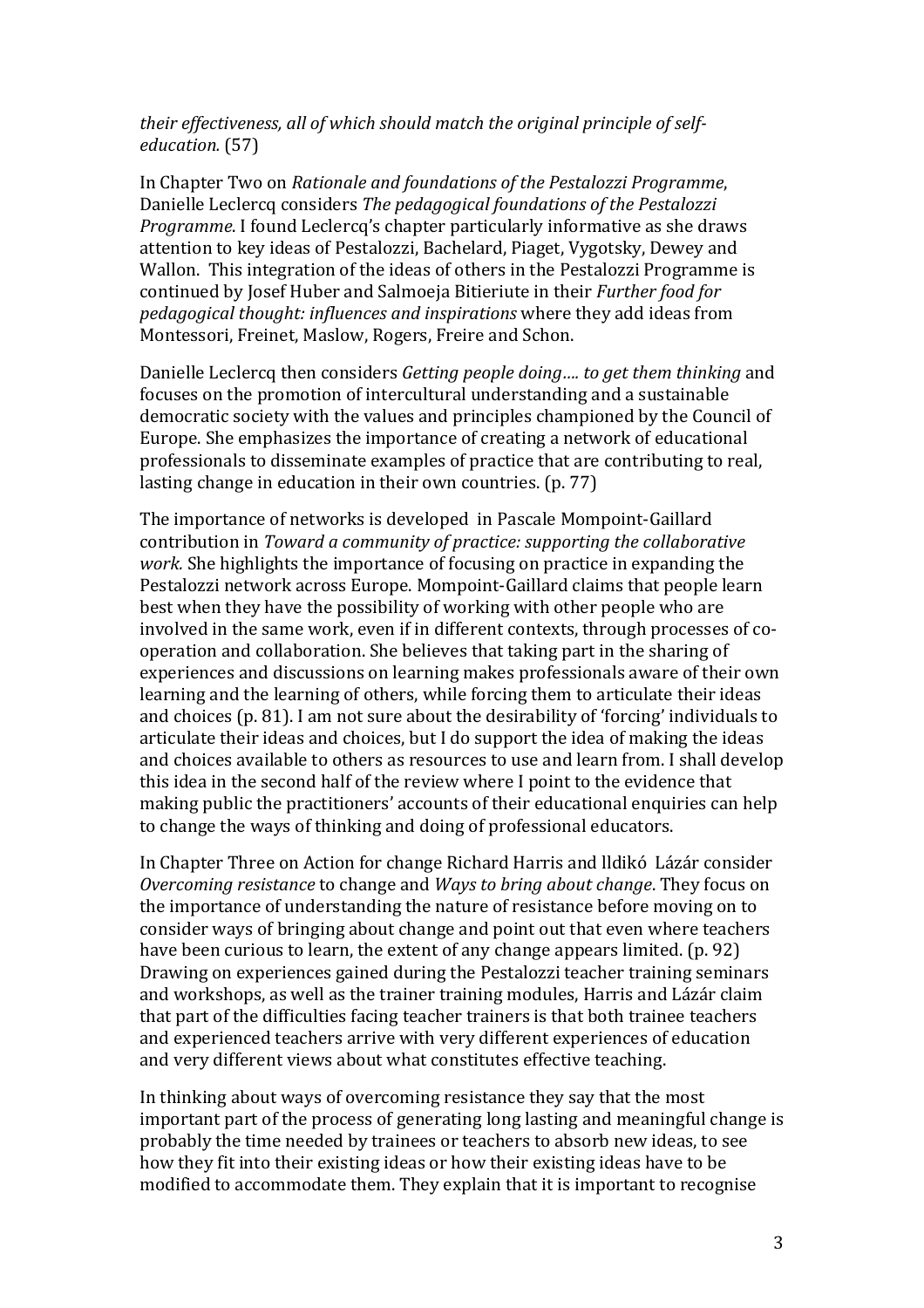that teachers' learning will occur in the training institution and in school, and that trainers may have to operate in both environments to bring about change.  $(p. 110)$ 

Pavlina Hadjitheodoulou Loizidou considers the *Benefits of networking: an example from Cyprus.* Drawing on evidence from this practical example, Loizidou claims that:

Pestalozzi seminars proved to be a fruitful way to create a network of workers in teacher change who interact and collaborate with and within the group and aim at participating with larger networks of trainers and teachers to promote and improve trainers' and teachers' competences in diversity and teacher learning. Despite difficulties and limitations of participation and the involvement of "new" trainers to the Pestalozzi philosophy, the Cyprus example showed that working and expanding on the local level can articulate the Pestalozzi mission. (p. 133)

This contribution serves to emphasise the need for more research into the Pestalozzi network which focuses on the evidential basis of explanatory claims that the network has embraced practitioners in schools, trainers, researchers and other educational experts within the whole range of educational actors in actually achieving change and proficiency.

Josef Huber concludes with his thoughts on *Making a difference*. Huber emphasizes the importance of building on the strengths, working on the weaknesses and counteracting the threats faced by the Pestalozzi Programme. He stresses the importance in reaching a critical mass for a truly pan-European influence in integrating Council of Europe standards and values in the everyday practice in the classrooms of member states.

Huber emphasizes that the Pestalozzi programme should focus on what it is best suited to do without duplicating what can be done as well or even better by others in their national or international contexts. He believes that the programme is best suited:

 $\ldots$  to promoting the basic standards and values of the Council of Europe – democracy, human rights and the rule of law – in education, offering training for the transversal savoirs, savoir-faire and savoir-etre which all teachers need so that their educational practice contributes to making our societies durably democratic. (p.145).

He is clearly committed to the idea that the experience of participation in a pan-European teacher training through the Pestalozzi Programme could become an integral part of every teacher's professional life. He also believes that the changes in European higher education brought about by the Bologna Process in creating a European Higher Education Area, could offer the opportunity to dedicate part of MA programmes of professional development to involvement and participation in European training activities dedicated to the knowledge, skills. attitudes and dispositions necessary for sustainable democratic societies in Europe. (p.145). Huber also believes that: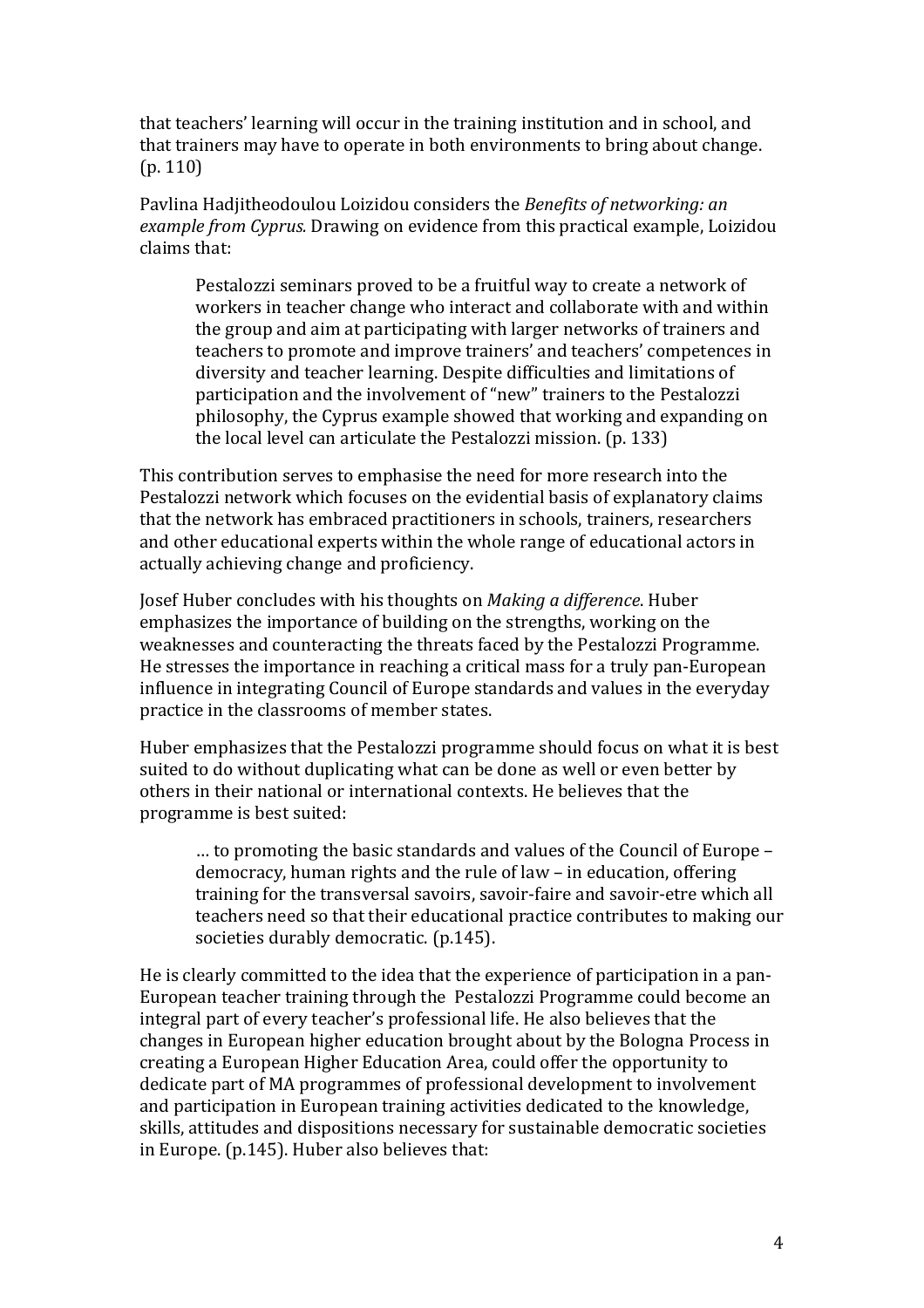It is not any longer enough to offer some education provision for all citizens. If we want to meet the challenges our global world faces today, the education offered needs to develop the full potential of every citizen in our diverse democracies so that they contribute with all their experience and expertise to the way forward. This has moved beyond a humanistic wish, it has become a necessity for the survival of our democracies. (p. 146).

In this second half of the review I want to focus on the kind of research that could help to meet the second half of the AERA mission to use research to improve practice and to serve the public good. I am thinking of 'using research' in two senses. In the first sense the results of traditional research are applied to practice with the intention of using the research to improve practice and serve the public good. In the second sense practitioner-researchers engage in exploring the implications of asking, researching and answering questions of the kind, 'How do I improve what I am doing?' with the clear intention of improving practice and serving the public good. In this second half of the review I am focusing on this second sense of using research. The contributors to the above text have all made a contribution to advancing knowledge and encouraging scholarly enquiry. I am suggesting that the Pestalozzi Programme in the 47 member states of the Council of Europe will need to embrace a different form of research to enhance its influence in improving practice and serving the public good in developing a European Identity with teacher education.

What I have in mind is a form of action research in which individual practitioners are encouraged to explore the implications of asking, researching and answering questions of the kind, 'How do I improve what I am doing?' This was the kind of question I asked myself in the class I taught in 1967 in London's Tower Hamlets. I felt a tension because my pupils were not learning as much as I believed that they could do through the influence of my teaching. I found myself saying to myself, 'I've got to do this better?', 'How do I improve what I am doing?' I imagine that you have also experienced this kind of feeling, grounded in your desire to live your values as fully as you can, when you believe that something could be improved in what you are doing. This tension stimulated my imagination to think of ways of improving what I was doing. I choose one possibility to act on, acted on my action plan whilst gathering some data to enable me to make a judgment on the effectiveness of my actions in improving my practice and contributing to improvements in my pupils' learning. I evaluated the effectiveness of my actions and modified my concerns, ideas and actions in a continuing process of working to improve my practice in enhancing my educational influence with my pupils. The explanatory principles of living educational theories include the values that carry hope for the future of humanity. One of these values is the procedural value of democracy. In her writings on the democratizing potential of dialogical focus in an action enquiry, Laidlaw (1994) demonstrates how this value can be realized in a classroom:

This paper is concerned with showing how, as a university tutor, I have held onto my democratic principles in working with one student in an action enquiry as she has tried to answer the question, 'How can I improve the quality of learning for the benefit of my own professional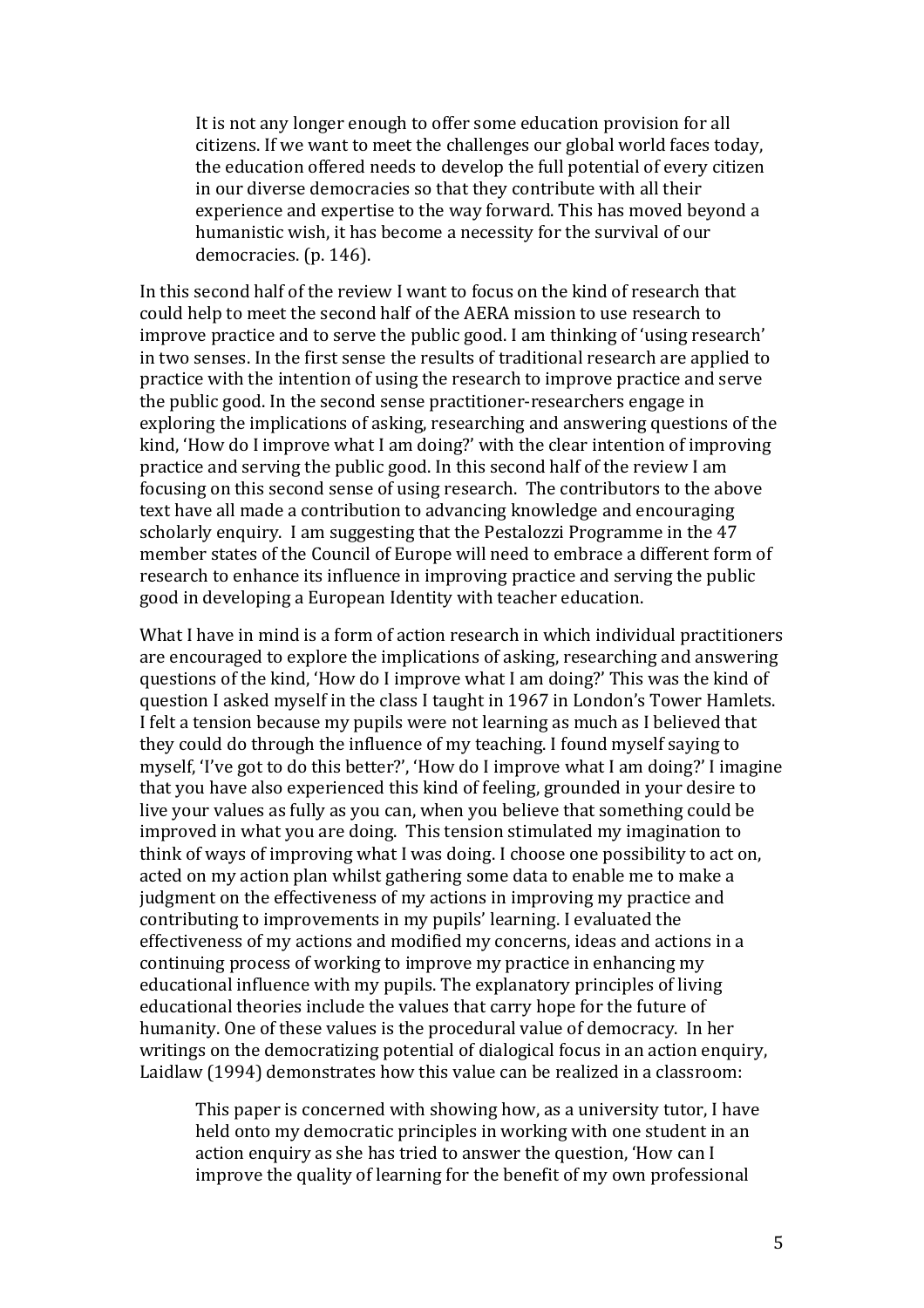development and the pupils in my care?' Through a conversation with the student Sarah, I show how I facilitate the formulation of her action research question. Her concern is about improving her understanding and action with here pupils for the benefit of their learning. My emphasis is in setting a democratic framework within which she can realize her deepest educational values. This paper also seeks to make the point that it is in focusing on what constitutes an improvement in the quality of learning, and to what end, that educational knowledge is formed and developed. This paper makes a claim that it is the dialectical nature of attempting to act on democratic ideals in the search for educational improvement that can create an epistemology for educational practice. (p.223)

In 1976 (Whitehead, 1976) I produced my first explanation for my educational influence in my own learning and in the learning of others and subjected this to the criticism of a validation group in order to improve the validity of my explanation. This was done within a process of democratic evaluation. I called this explanation of educational influence in learning, a living educational theory, to distinguish it from the explanations generated from traditional theories to explain the learning of individuals. In much educational research explanations for the learning of individuals are 'derived' from the abstract generalizations of traditional theories. In living educational theory research, the explanations for learning are generated by individuals in explorations of the kind, 'How do I improve what I am doing?'. Living theories do not deny the importance of explanations derived from traditional theories. They integrate insights from these theories in the course of their emergence through practice. I am thinking of insights from theorists such as those identified by Leclercq, Huber and Bitieriute in the first half of this review.

Dubravka Kovačević and Renata Ozorlić-Dominić (2011) have edited a collection of papers from the European workshop on Action Research in the Function of the Professional Development of Teachers, which took place in Croatia, May 2010, in the framework of the Council of Europe Pestalozzi Programme. Participants came from Bulgaria, Croatia, Cyprus, Czech Republic, Estonia, Georgia, Greece, I Latvia, Norway, Portugal, Romania, Spain, Turkey, UK. Kovačević and Ozorlić-Dominić make the point that:

The prevailing models of in-service teacher training which focus primarily on the content knowledge and the development of individual instructional skills do not enable the teachers to face the challenges of the complex context of contemporary teaching. They place teachers in the role of implementers rather than creators of change. With this publication we wish to promote action research as a means of empowering teachers for taking an independent and deep insight into their work that will lead to better understanding of themselves, their learners, and subsequently, the improvement of their teaching practice.  $(p.177)$ 

As well as being creators of change, teachers can also be knowledge-creators in educational enquiries of the kind, 'How do I improve what I am doing?' I have set out evidence of the knowledge-creating capacities of teacher and other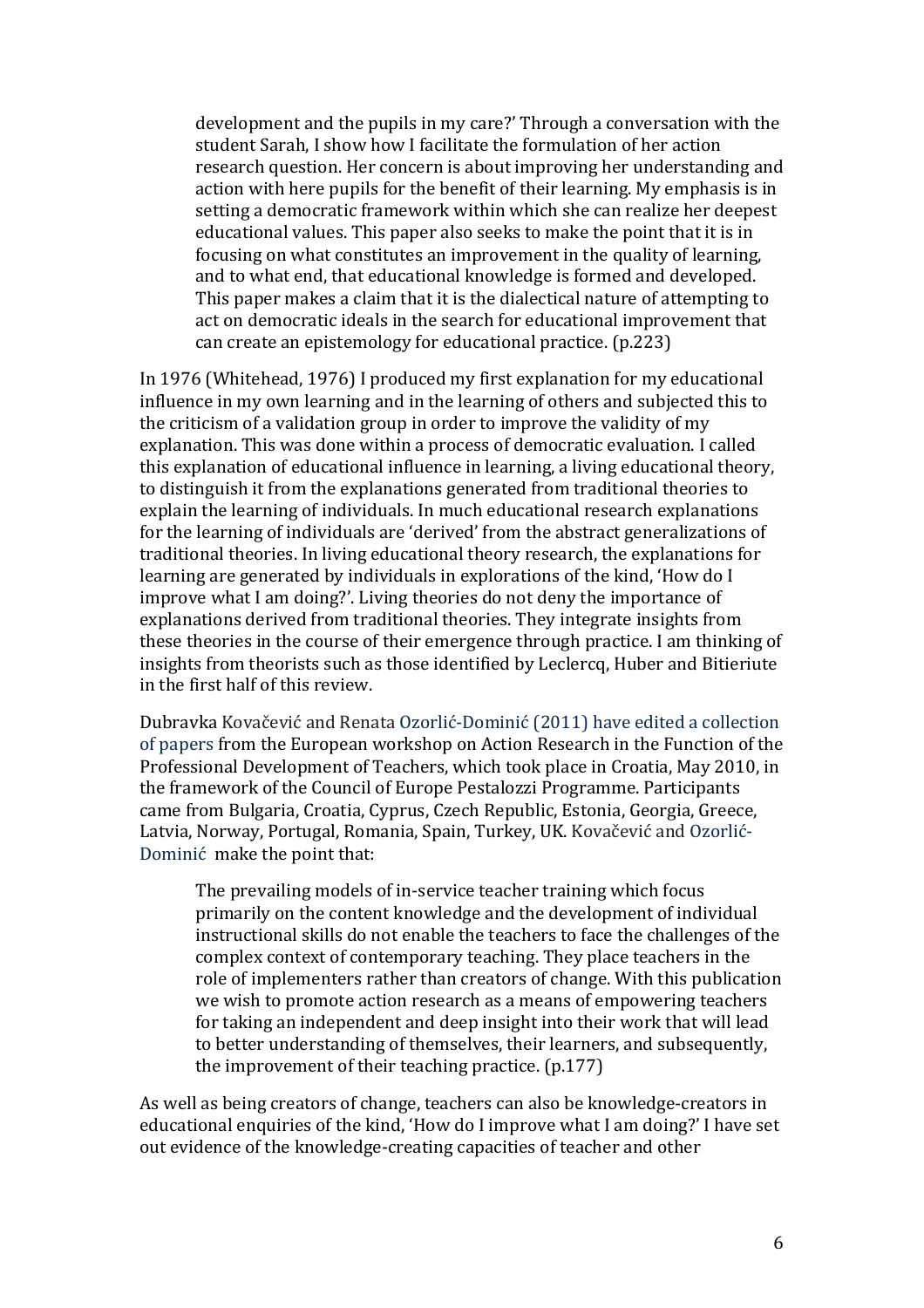practitioner-researchers in the Inaugural Mandela Day Lecture of the 18<sup>th</sup> July 2011, presented in Durban, South Africa (Whitehead, 2011).

To fulfill the potential of the Pestalozzi Programme for enhancing a European Identity with teacher education, I am suggesting that educators throughout the member states of the Council of Europe should be encouraged to create and share their living educational theories as they work and research to improve their practice. I am thinking of the financial and cultural encouragement that could be given to educators in continuing professional development programmes throughout the Council of Europe to ask, research and answer questions of the kind. 'How do I improve what I am doing?' This suggestion support's Huber's point above about the significance of masters programmes in dedicating part of these programmes of professional development to involvement and participation in European training activities dedicated to the knowledge, skills, attitudes and dispositions necessary for sustainable democratic societies in Europe.

Huxtable, (2011) has already sketched out an action research proposal, including masters units, for living values and improving practice cooperatively at http://www.actionresearch.net/writings/huxtable/LLCCPD/Home.html

I am suggesting that this proposal for collaborative enquiries could be engaged with by educators, educational administrators and other educational leaders to fulfill the potential of the Pestalozzi Programme to enhance the well-being and learning of pupils and teachers throughout Europe with the values, knowledge, skills, attitudes and dispositions necessary for sustainable democratic societies. I am also suggesting that this process could also enhance the educational influence of the Pestalozzi programme beyond European boundaries. I am thinking particularly of showing how to fulfill the second half of the mission of the American Educational Research Association in using research to improve education and serve the public good. I am also thinking of connections with the Transformative Education/al Studies project in South Africa. This is a three year study (2011-2014) funded by the National Research Foundation of South Africa (Conolly, Meyiwa, Pithouse-Morgan, 2010), with the following originality statement:

**2. Originality statement:** The originality of this research lies in a number of *factors:'*

2.1 this large-scale critical reflective self-study research into teaching and learning *interventions'for'transformative'educational'practice'in'Higher'Education' Institutions (HEls) is the first of its kind in South Africa, and worldwide.* 2.2 this project is simultaneously multidisciplinary and multi-institutional; 2.3 this research project targets a number of seemingly unrelated educational *problems'through'a'single'integrated'and'holistic'intervention,'which'can'be' interpreted and applied in diverse ways which are context-dependent.* 

I am proposing that Educators throughout higher education in member states of the Council of Europe could be encouraged, culturally and with financial support, to engage in master's programmes with self-studies of their own practice as they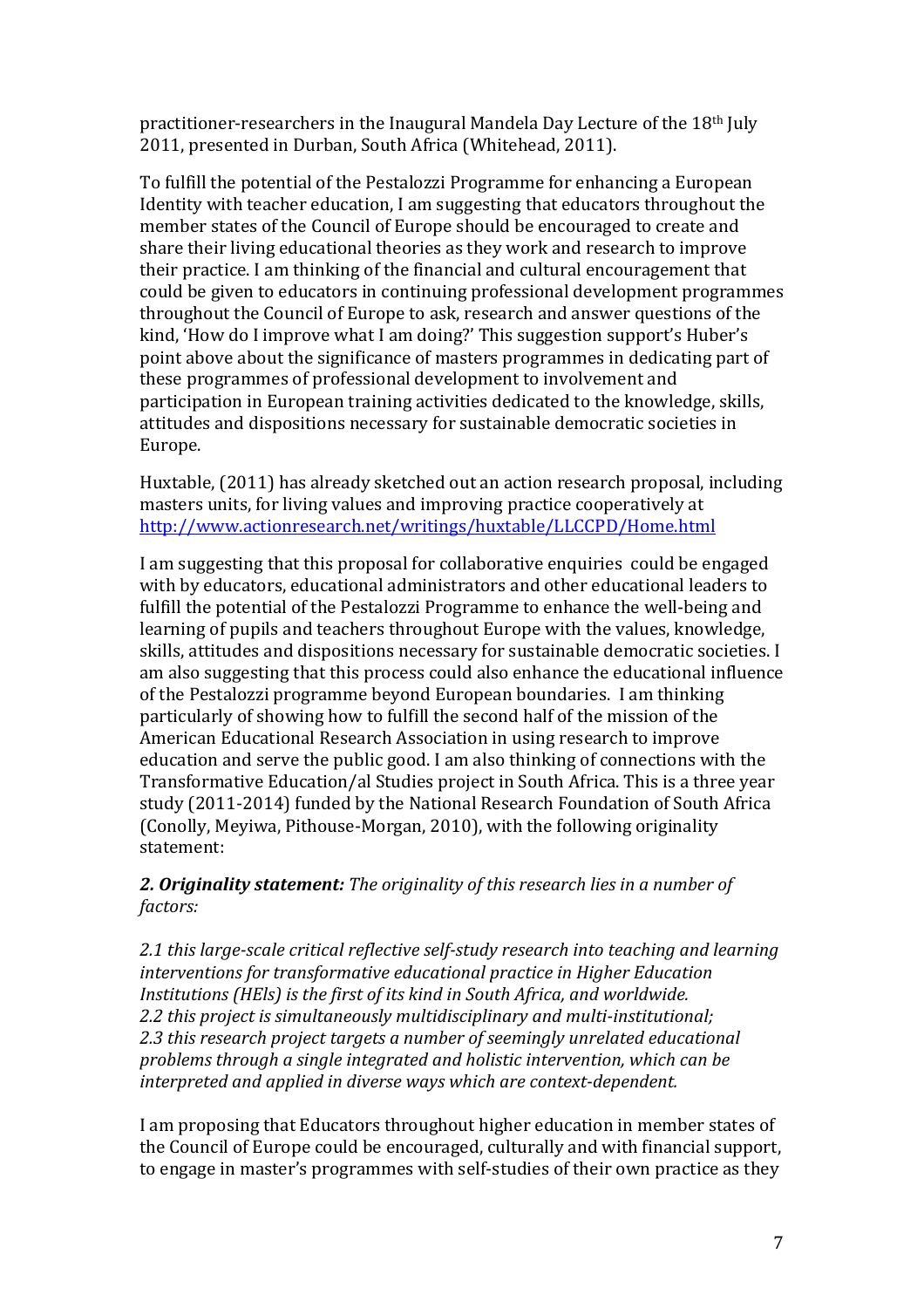seek to live the values that can sustain our democracies, as fully as possible. They could generate and share their own living educational theories in a global collaborative project of learning to live as fully as possible the values that carry hope for the future of humanity.

For example, much can be learnt from the work and research of Margaret Farren and her colleague Yvonne Crotty at Dublin City University. You can access details of Farren's work on 'Action Research: Living Theory Collaboratory', 'EJOLTS – Educational Journal of Living Theories', 'E-Portfolios' and Masters Dissertations at http://www.margaretfarren.net/. Details of Crotty's work, as Director of the DIVERSE Conference 2011 (Developing Innovative Visual Educational Resources for Students Everywhere) can by accessed at http://diverse2011.dcu.ie/welcome.html.

There is also much to be learnt about such masters programmes from work outside the member states of the Council of Europe. I am thinking of Dr. Jacqueline Delong's work with Masters programmes associated with the Grand Erie District School Board and the Bluewater District School Board in Ontario, Canada, and legitimated by Brock University.

The global significance of Delong's work can be appreciated from the resources made freely available from her 'Welcome to Action Research Canada' at http://www.spanglefish.com/ActionResearchCanada/!:

## *"Welcome to Action Research Canada*

As a practitioner researcher for most of my life and formally since 1996, I have *been'devoted'my'energy'to'researching'my'own'practice'and'encouraging'and' supporting'others'to'research'theirs.*

In a culture of inquiry, values are expressed in different contexts with an energetic *and'dynamic'response'to'creating'individual'and'system'spaces'for'learning'and' growth.'The'transformatory'nature'of'my'learning'as'a'superintendent'of' education is described and explained in my Ph.D (Delong, 2002). I have been concerned that educators' voices be heard loud and clear (Delong et al, 2001-2009) and'to'this'mission'was'added'that'aboriginal'teachers''voices'be'heard'loud'and' clear. The focus of my learning over the years, 2007-2009, demonstrated the growth'in'my'educational'knowledge'with'respect'to'my'understanding'of'* Indigenous ways of knowing, historical and current contexts, alternative ways of *representing'knowledge'and'how'I'might'bring'Indigenous'ways'of'knowing'into' the'Academy.*

Learning about alternative and multimedia forms of generating knowledge has *required'that'I'become'more'proficient'in'using'these'forms'for'my'own'research' and'in'order'that'I'might'teach'others.'Pushing'the'boundaries'of'data' representation'such'as'artefacts,'performance'art,'photos,'video'clips'and'webcam' communication'has'produced'conflict'with'current'practices'in'universities'and'*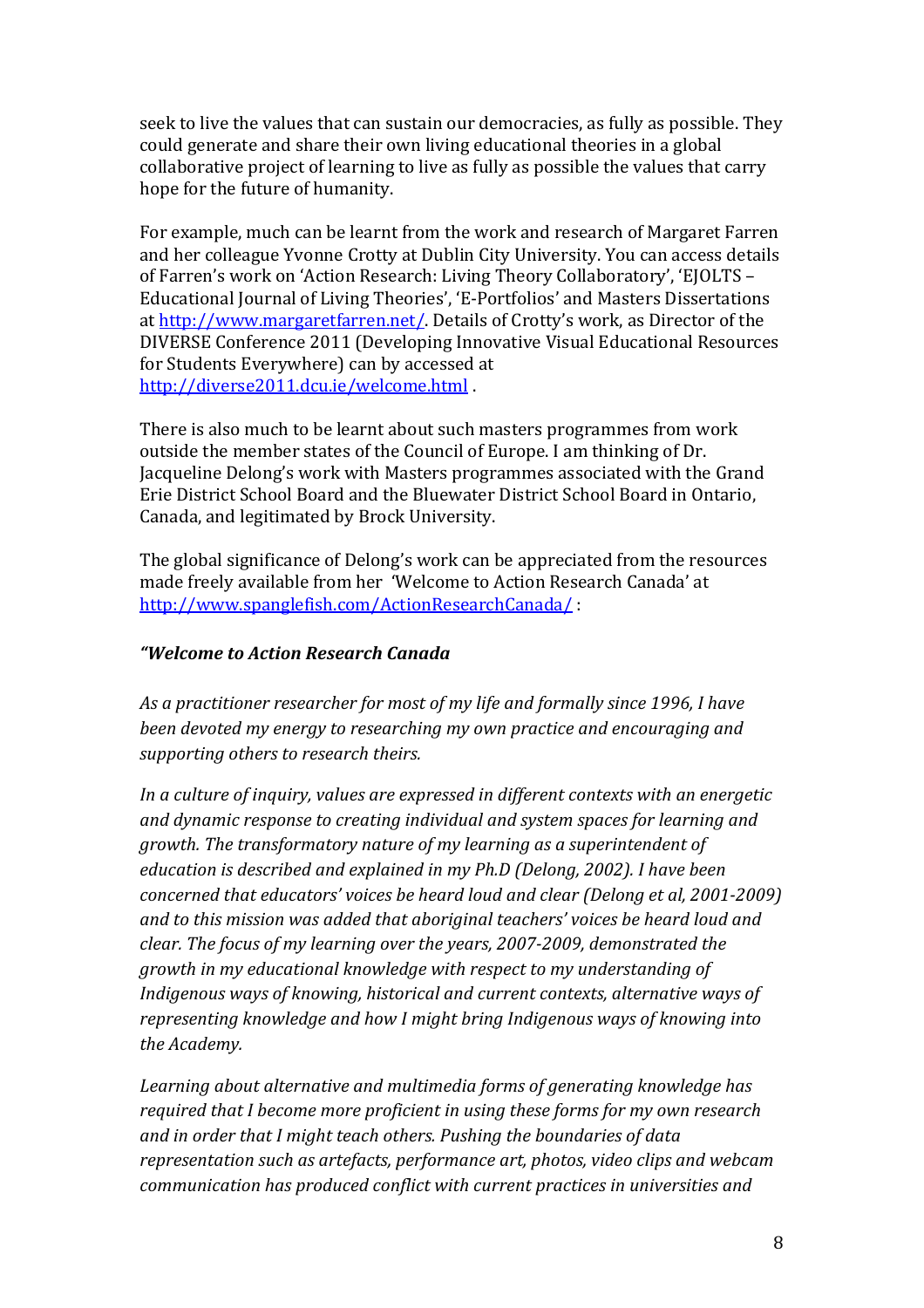*school'systems'as'Schon'(1995)'predicted.'Nevertheless,'smooth'stories'of'self' (MacLure,'1996)'will'never'bring'about'improvement'and'change.'I'am'committed' to'bringing'teachers''practitioner'research'into'the'knowledge base'of'teaching' and'learning.'*

*In this work, the meanings of the embodied energy-flowing values that educational researchers'use'to'explain'their'educational'influences'are'shown'to'have' epistemological'significance'for'educational'knowledge.*"

Dr. Joan Walton, the Director of the Centre for the Child and Family at Liverpool Hope University in the UK, has explained, in the Action Learning, Action Research Journal (Walton, 2011), how a collaborative inquiry: *How do we, individually and collectively,'integrate'research'and'practice'to'improve'the'wellbeing'of'children?'* can be undertaken in ways that include the generation of living educational theories that are focused on living as fully as possible the values that carry hope for the future of humanity.

I am proposing that we extend such collaborative enquiries into our own practices and pool the expression of our life-affirming energies, values and understandings for the public good.

In doing this we could perhaps bear in mind Habermas' (2002) point that:

The private autonomy of equally entitled citizens can only be secured only insofar as citizens actively exercise their civic autonomy. (p.264)

You could respond to the above review and proposal in the 2011-12 practitioner-researcher e-forum and we could work together to enhance the flow of values and understandings that improve practice and serve the public good. You can join the practitioner-researcher e-forum at:

https://www.jiscmail.ac.uk/cgi-bin/webadmin?SUBED1=practitionerresearcher&A=1

and access the archives at:

https://www.jiscmail.ac.uk/cgi-bin/webadmin?A0=practitioner-researcher

#### **References**

Ball, F. B. & Tyson, C. A. (2011) *American Educational Research Association 2012 Annual'Meeting'Call'for'Submissions'Vancouver,'British'Columbia,'Canada*.! Retrieved 8 July 2011 from http://www.aera.net/uploadedFiles/Publications/Journals/Educational\_Resear cher/4004/198-220\_05EDR11.pdf